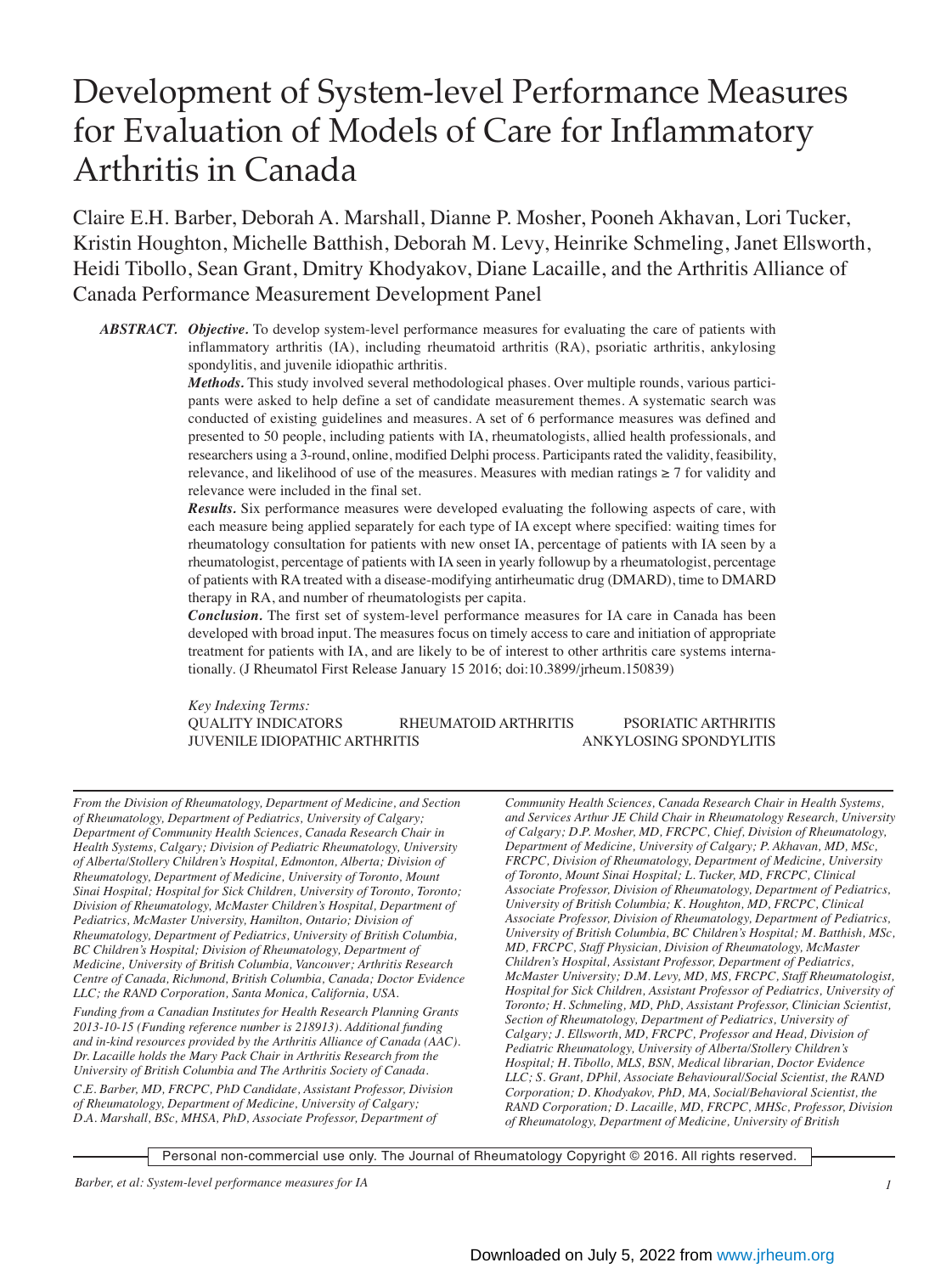*Columbia, and Senior Scientist, Arthritis Research Centre of Canada. Address correspondence to Dr. C.E. Barber, Division of Rheumatology, University of Calgary, HRIC Room 3AA20, 3280 Hospital Dr. NW, Calgary, Alberta T2N 4Z6, Canada. E-mail: cehbarbe@ucalgary.ca Accepted for publication October 31, 2015.*

It is estimated that over a million Canadians have inflammatory arthritis (IA), including rheumatoid arthritis (RA), ankylosing spondylitis (AS), juvenile idiopathic arthritis  $(JIA)$ , and psoriatic arthritis  $(PsA)^1$ . Early detection and treatment improves outcomes in  $RA^{2,3}$  and evidence is emerging for other types of  $IA<sup>4,5,6</sup>$ . Rheumatologists are the medical specialists primarily responsible for diagnosing and treating people with IA. Unfortunately, the number of rheumatologists in many regions may be inadequate to ensure timely access to care for patients<sup>7,8</sup>. The rising burden of IA, a projected shortage of rheumatologists<sup>7,8,9</sup>, and recognized gaps in current care<sup>10</sup> prompted the Arthritis Alliance of Canada (AAC) to consider new models of care delivery to optimize access, treatment, and patient outcomes in  $IA<sup>1</sup>$ . A model of care is a strategy that describes an optimal, evidence-based approach to care delivery with an emphasis on what resources and processes are needed to deliver high-quality care at a community level<sup>11</sup>.

A critical component of model of care implementation is evaluation. The objective of our study was to develop system-level measures to evaluate a model of care as they are reported at a regional, provincial, or national level in contrast with patient-provider level measures, which identify and evaluate individual physician performance. The measures focus on measuring access to care and treatment provided by a model of care and are for research and quality improvement. Although the measures have been developed in a Canadian context, the measures are likely highly relevant to other arthritis settings.

### **MATERIALS AND METHODS**

The AAC has over 36 member organizations from across Canada<sup>12</sup> and provides a central focus for national arthritis-related initiatives, including this project.

The performance measures were developed over 4 phases (Figure 1).

*Phase 1: Establishing measurement priorities.* A sequential process was used to establish measurement priorities (Figure 1; Supplementary Appendix, available online at jrheum.org). First, a literature review of published measures and clinical practice guidelines for IA care was conducted to identify possible measurement themes. The results of this review informed a draft set of measurement themes that was mapped onto the 6 dimensions of quality of care (effectiveness, accessibility, safety, efficiency, acceptability, and appropriateness<sup>13</sup>; see Supplementary Figure 1 and Supplementary Figure 2 for search strategy and results, available online at jrheum.org). The measurement themes were reviewed during a series of meetings with healthcare workers and patients both in person and by teleconference to first expand and then refine the themes, considering feasibility and priorities. Thirteen out of 19 (68%) AAC members, including rheumatologists and health services researchers with expertise in models of care and/or performance measurement, completed an anonymous online poll to select the most feasible, valid, and relevant themes, and these were presented at an

AAC meeting for feedback prior to measure specification. No demographic data were collected to characterize the respondents.

A working group of 5 rheumatologists and health services researchers then prepared the specifications for the final set of measures for development.

*Phase 2: Systematic search to support candidate performance measures.* A systematic search was conducted to identify existing guidelines and performance measures to ensure the proposed measures were supported by current recommendations, and to harmonize the proposed measure with existing ones (Figure 1; Supplementary Figure 1, available online at jrheum.org).

PubMed and DynaMed electronic databases were searched from 2009 to May 26, 2014 using keywords, synonyms, and MeSH headings for the concepts of IA and Guideline or Indicators (Supplementary Figure 2). A grey literature search was also conducted including rheumatologic society Websites, the National Quality Indicator, and Guidelines Clearing Houses. English language documents from the European continent, Australia, New Zealand, Canada, United States, and the United Kingdom were included. Only guidelines and measures developed and endorsed by a medical society or national healthcare quality regulatory body were included.

The search and preliminary article selection were completed by a medical librarian (Doctor Evidence LLC, a literature review company) based on a predefined protocol. Final article selection was based on relevance to support the measures (conducted by CEHB). This was not a systematic review according to the Preferred Reporting Items for Systematic reviews and Meta-Analyses guidelines<sup>14</sup>. The supporting recommendations were abstracted and included in a background document provided to panelists in Phase 3.

*Phase 3: Online national modified Delphi panel to establish IA performance measures.* To ensure wide input, a 3-round, online, modified Delphi panel was conducted using a platform called ExpertLens<sup>15,16</sup>. This platform has previously been used to elicit expert opinion on healthcare topics<sup>17,18</sup>.

For the online panel, 50 people were invited to participate, including rheumatologists, researchers, allied health professionals, government representatives, and people with arthritis. A purposive sampling strategy was used to ensure that all interested groups and all provinces were represented. Individuals were identified by the AAC based on prior involvement in work or activities relevant to measure development. No honoraria or incentives were offered for participation. The University of Calgary Conjoint Research Ethics Board approved the project and RAND's Human Subjects Protection Committee determined that the study was exempt from review.

The panel process took place from September 22 to June 11, 2014, and included 2 rounds of online voting and a discussion round in between. Each round was open for 7–14 days. Periodic reminders were sent to maximize engagement.

In Round 1, panelists were asked to answer a set of 7 questions about each of the 6 candidate measures. They were provided with a background document, which included the rationale and methods for the project, as well as the measure specifications.

Participants were asked to rate the validity and feasibility of candidate measures while considering multiple facets of validity and feasibility<sup>19,20,21</sup> using a modification of published questions (Table 1). We also asked panelists about the relevance of the measure and the likelihood of use of the measure in their health system.

In Round 2, panelists participated in an asynchronous, anonymized, online discussion. The discussion was moderated by a health services researcher and rheumatologist who had experience with the platform and with the development of the performance measures (CEHB). The moderator asked questions of the panel to clarify responses and to raise discussion of comments submitted anonymously during Round 1 until all concerns raised by participants had been addressed. During this round, panelists also reviewed automatically generated bar graphs showing the distribution of the group's responses. After the discussion round, the core research team made a small number of minor changes to the measures to acknowledge the

Personal non-commercial use only. The Journal of Rheumatology Copyright © 2016. All rights reserved.

*2 The Journal of Rheumatology 2016; 43:3; doi:10.3899/jrheum.150839*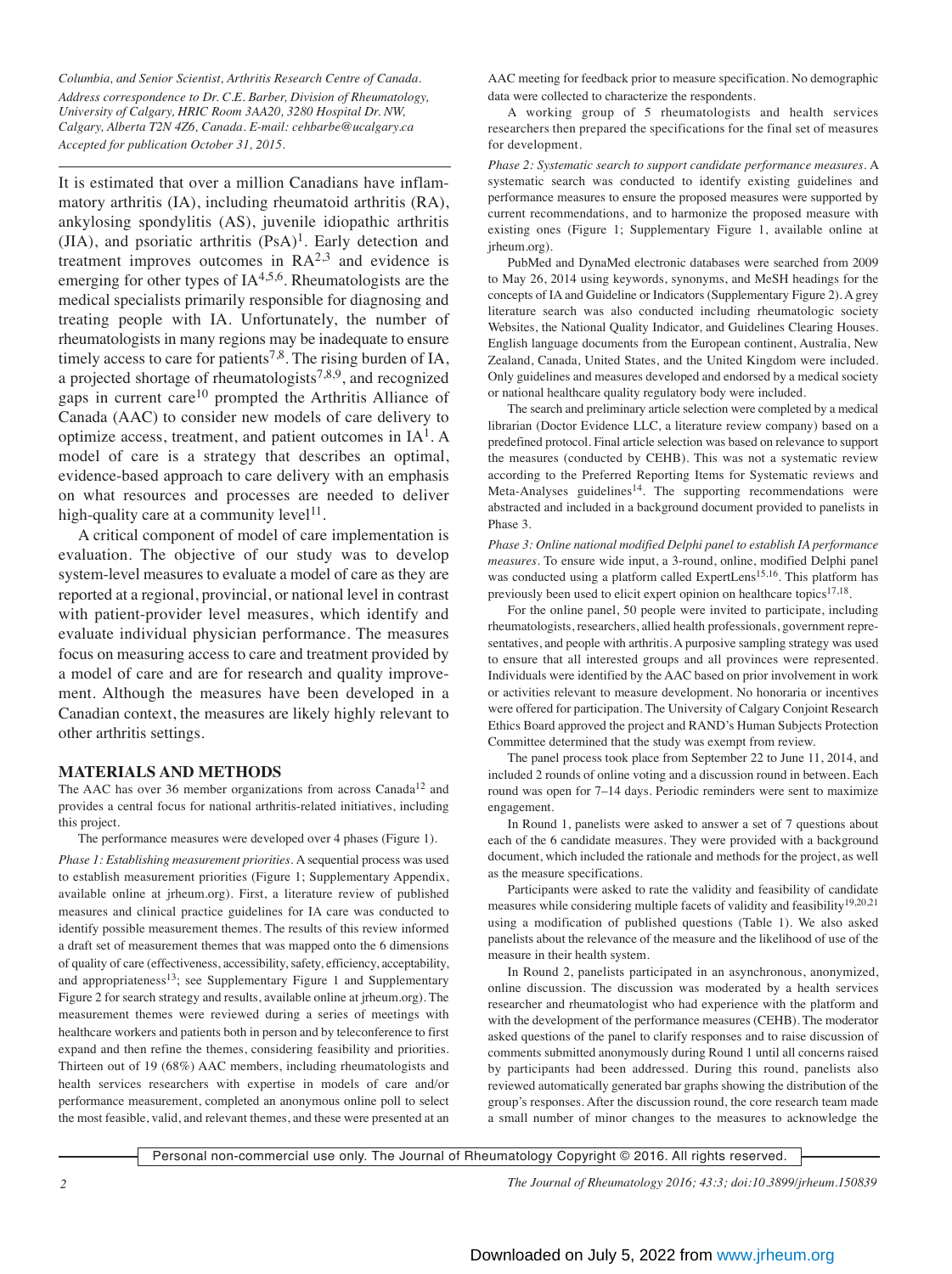

AAC: Arthritis Alliance of Canada; DMARD: disease-modifying antirheumatic drug; RA: rheumatoid arthritis.

comments made by participants. In Round 3, participants revised their responses to Round 1 questions in light of the Round 2 discussion and feedback.

To be included in the final set, measures had to be rated as valid and relevant (median scores  $\geq 7$  on a 9-point scale), with no disagreement. Disagreement was calculated according to the RAND/UCLA Appropriateness Method handbook<sup>22</sup>: when the Interpercentile Range (IPR; difference between the 30th and 70th percentiles) is larger than the Interpercentile Range Adjusted for Symmetry (IPRAS), which was calculated using the following formula: IPRAS = 2.35 + (Asymmetry Index [AI]  $\times$  1.5), where the AI is the absolute difference between 5 and the central point of the IPR.

Candidate measures with uncertain ratings of data availability or reliability and/or uncertain ratings of whether the health system has control over the measure (i.e., ratings 4–6 on a 9-point scale) were also included in the final set because feasibility of measurement will be tested prior to widespread measure implementation.

*Phase 4: AAC comment.* The final set of measures was submitted for wide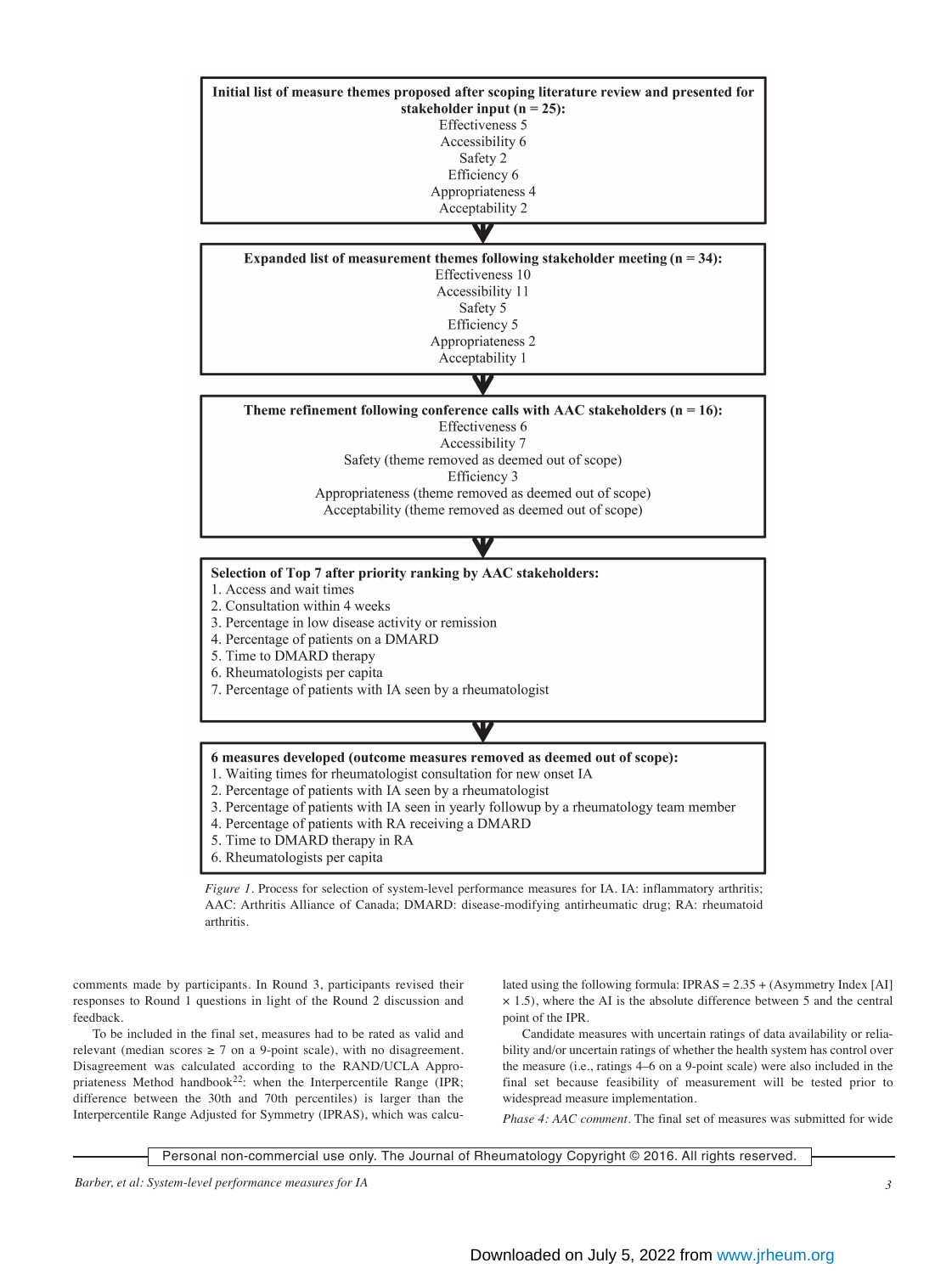*Table 1.* Wording of questions for online Delphi panel to assess validity, feasibility, relevance, and likelihood of use in comparison to previously used panelist questions for quality indicator development.

| Variables         | Previously Published Panelist Ouestions <sup>19</sup>                                                                                                                                                                                                                                                                                                                                                                                                                                                                                                                                   | Questions Modified and Reclassified for the Present Study                                                                                                                                                                                                                                                                                                                                                                                                                                                                                                                                                                  |
|-------------------|-----------------------------------------------------------------------------------------------------------------------------------------------------------------------------------------------------------------------------------------------------------------------------------------------------------------------------------------------------------------------------------------------------------------------------------------------------------------------------------------------------------------------------------------------------------------------------------------|----------------------------------------------------------------------------------------------------------------------------------------------------------------------------------------------------------------------------------------------------------------------------------------------------------------------------------------------------------------------------------------------------------------------------------------------------------------------------------------------------------------------------------------------------------------------------------------------------------------------------|
| Validity          | Consider the following*: $(1)$ Is there adequate scientific<br>evidence or professional consensus to support the indicator?<br>(2) Are there identifiable health benefits to patients who<br>receive care specified by the indicator? (3) Based on your<br>professional experience, would you consider physicians<br>with significantly higher rates of adherence to the indicator<br>higher quality providers? (4) Are the majority of factors that<br>determine adherence to the indicator under the control of the<br>physician (or are they subject to influence by the physician)? | Scientific support for the candidate measure: How strong is the scientific<br>evidence or professional consensus supporting this measure?<br>$(1 = \text{very weak}, 9 = \text{very strong})$<br>Face validity of the candidate measure: How likely is it that better<br>performance on the proposed measure indicates a higher quality<br>health system? $(1 = \text{very unlikely}, 9 = \text{very likely})$<br>Control over the candidate measure: How well can the factors that<br>determine performance on this measure be controlled at the<br>health system level? $(1 = \text{very poorly}, 9 = \text{very well})$ |
| Feasibility       | Consider the following*: $(1)$ Is the information necessary to<br>determine adherence possible to find in an average medical<br>record (or is failure to document such information itself a<br>marker of poor quality)? (2) Is the estimate of adherence to<br>the indicator based on medical record data likely to be<br>reliable and unbiased?                                                                                                                                                                                                                                        | Likelihood of information availability: How likely is it that the<br>information required to report this measure will be available in a<br>typical Canadian health system? $(1 = \text{very unlikely}, 2 = \text{very likely})$<br>Reliability of the candidate measure: How likely is it that<br>the measure, calculated based on the available data sources, will<br>be reliable and unbiased? $(1 = \text{very unlikely}, 9 = \text{very likely})$                                                                                                                                                                      |
| Relevance         | N/A                                                                                                                                                                                                                                                                                                                                                                                                                                                                                                                                                                                     | How relevant is the aspect of care covered by this measure to high quality<br>care of patients with inflammatory arthritis? $(1 = \text{very irrelevant},$<br>$2 = \text{very relevant}$                                                                                                                                                                                                                                                                                                                                                                                                                                   |
| Likelihood of Use | N/A                                                                                                                                                                                                                                                                                                                                                                                                                                                                                                                                                                                     | What is the likelihood that you would use, or encourage the use of,<br>this measure for quality improvement in your health system?<br>$(1 = \text{very unlikely}, 2 = \text{very likely})$                                                                                                                                                                                                                                                                                                                                                                                                                                 |

\* Participants are asked to consider all of the questions described and to provide a single overall validity and feasibility rating on a scale of 1–9, where 1 = not valid or not feasible and  $9 =$  definitely valid or definitely feasible. N/A: not applicable.

AAC comment. The measures were first presented at a 2-h workshop during the Second Annual Conference and Research Symposium in November 2014 and the workshop participants were asked to respond anonymously to the question "How likely would you be to use this measure for quality improvement in your arthritis care system?" using an electronic response system.

The second method for obtaining input was posting the measures on the AAC Website for 1 month and advertising in the AAC newsletter that the document was open for comment.

## **RESULTS**

*Phase 1: Establishing measurement priorities.* Following an iterative process of engagement (Figure 1), 16 measurement themes were presented to AAC participants in an online poll to decide which would be most valid, relevant, and feasible to use as performance measures. The top 7 candidate measurement themes were presented at an AAC meeting for additional feedback. The themes included access and waiting times for rheumatologic care (considered broadly in this phase to encompass rheumatologist and/or allied health professional care), consultation for RA within 4 weeks, percentage of patients with RA in low disease activity (LDA) state or remission, percentage of patients with RA receiving a disease-modifying antirheumatic drug (DMARD; Supplementary Material, available online at jrheum.org), time to DMARD therapy (Supplementary Material, available online at jrheum.org), rheumatologists per capita (Supplementary Material, available online at jrheum.org), and percentage of patients with IA seen by a rheumatologist.

During the process, it was determined that the focus of the performance measures should be on the access to rheumatologist care and appropriate treatment, and that the measure ment of clinical outcomes was beyond the scope of the project. Therefore, the candidate measure on percentage of patients with RA in LDA or remission was not included. Access to rheumatologist care was prioritized for measure development as opposed to rheumatology care (which encompassed access to other allied health professions) because rheumatologists are the primary specialists responsible for diagnosing and prescribing medication and also because of the concerns about feasibility of measuring access to rheumatology care. The access and waiting time measures were further refined, and standard of consultation within 4 weeks for RA was identified as a benchmark of the waiting time measure (Table 2). Finally, the percentage of patients with IA seen by a rheumatologist was split into 2 measures: 1 identifying the number of patients with newly diagnosed IA and a second identifying the percentage of patients seen in yearly followup (at a minimum to ensure patients were not getting lost to followup; Supplementary Material, available online at jrheum.org). Six measures were selected for further development.

*Phase 2: Systematic search to support candidate perform ance measures.* The systematic search identified 1007 articles, and 115 were selected for full-text review (Supple mentary Figure 1, available online at jrheum.org). Of these, 26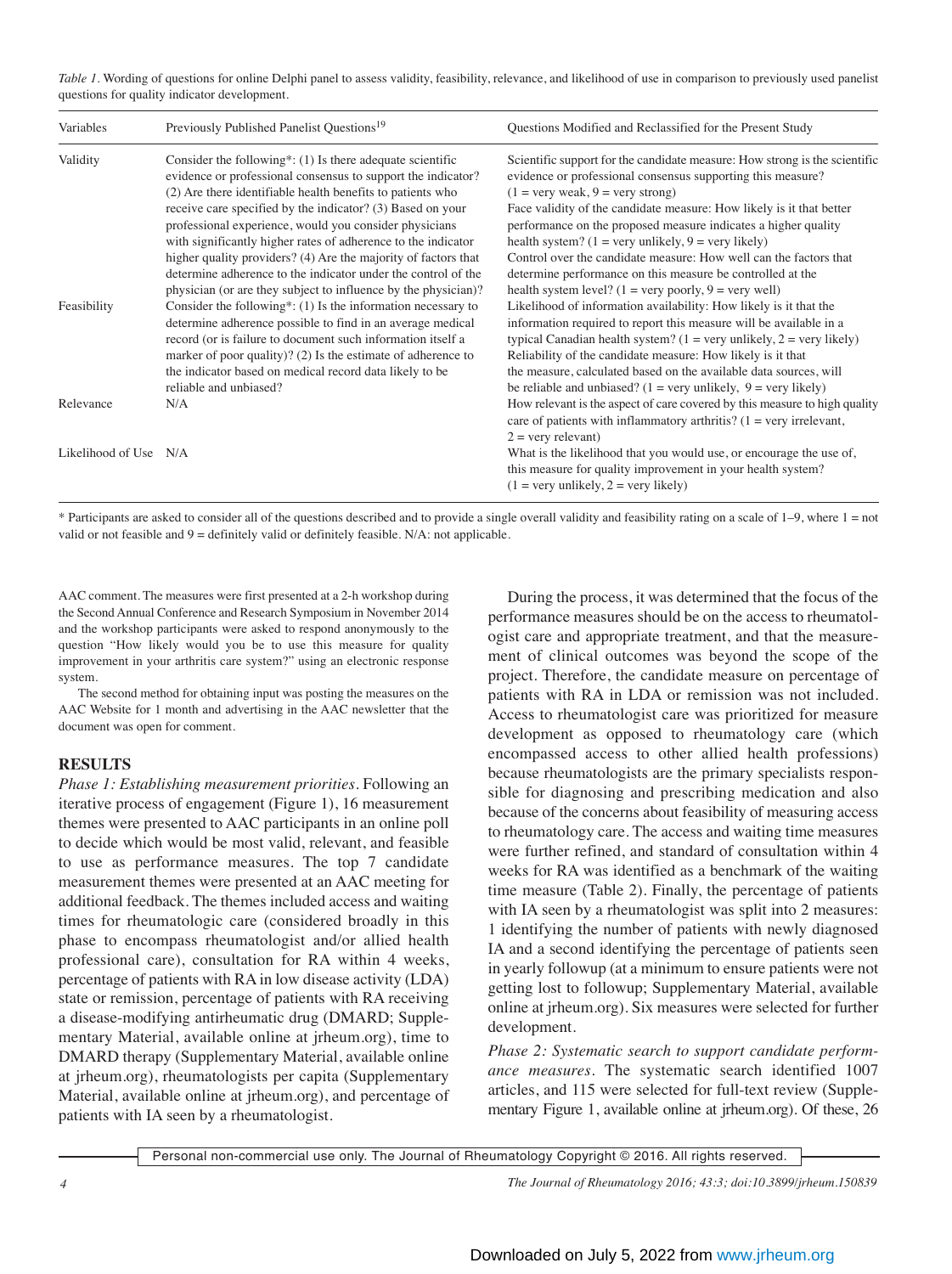*Table 2.* Final set of system level performance measures for IA (complete measure specifications shown in the Supplementary Data, available online at irheum.org).

| Measures                                                                                                          | Descriptions                                                                                                                                                                                                                                                  | Reporting                                                                                                                                                                                                                                                                                                                                                                                                                                                                               |
|-------------------------------------------------------------------------------------------------------------------|---------------------------------------------------------------------------------------------------------------------------------------------------------------------------------------------------------------------------------------------------------------|-----------------------------------------------------------------------------------------------------------------------------------------------------------------------------------------------------------------------------------------------------------------------------------------------------------------------------------------------------------------------------------------------------------------------------------------------------------------------------------------|
| Performance Measure 1: Waiting times<br>for rheumatologist consultation for<br>patients with new onset IA         | The number of days that patients waited, between the<br>date the initial referral was received and the date<br>of consultation with a rheumatologist for patients<br>with new onset IA where the diagnosis of IA is<br>made or confirmed by a rheumatologist. | Primary measure reported: The 50th and 90th percentile<br>waiting times for rheumatologic consultation for each<br>subtype of IA (RA, PsA, AS, JIA)*.<br>Additional data to be reported: percentage of patients with<br>IA who had a waiting time equal to or shorter than the<br>benchmark waiting times recommended for their specific<br>IA diagnosis based on the WTA (reported for each subtype<br>of IA).                                                                         |
| Performance Measure 2: Percentage<br>of patients with IA seen by a<br>rheumatologist                              | The percentage of patients with new onset IA with at<br>least 1 visit to a rheumatologist in the first year of<br>diagnosis, regardless of who makes the diagnosis.                                                                                           | The percentage of patients with new onset IA (incident IA)<br>with at least 1 visit to a rheumatologist in the first year of<br>diagnosis. We propose reporting on this measure for each<br>subtype of IA (RA, PsA, AS, JIA)**.                                                                                                                                                                                                                                                         |
| Performance Measure 3: Percentage of<br>patients with IA seen in yearly followup<br>by a rheumatology team member | The percentage of patients with a diagnosis of IA<br>under the care of a rheumatology team seen in<br>followup by a rheumatology team member at least<br>once per year.                                                                                       | The percentage of patients with IA seen by their<br>rheumatology team member at least once every year<br>over the measurement period***.                                                                                                                                                                                                                                                                                                                                                |
| Performance Measure 4: Percentage of<br>patients with RA treated with a DMARD                                     | The percentage of patients with RA with a DMARD<br>medication prescribed or dispensed during the<br>measurement year.                                                                                                                                         | Primary measure reported:<br>Percentage of patients with RA with a DMARD<br>medication prescribed or dispensed during the<br>measurement year.                                                                                                                                                                                                                                                                                                                                          |
| Performance Measure 5: Time to<br>DMARD therapy in RA                                                             | The number of days between the diagnosis of RA<br>and the time that a DMARD medication was<br>prescribed or dispensed, where the diagnosis of<br>RA was made or confirmed by a rheumatologist.                                                                | Primary measure reported: 50th and 90th percentile times<br>between RA diagnosis and DMARD prescription or<br>dispensing where the diagnosis of RA was made or<br>confirmed by a rheumatologist.<br>Additional data to be reported: percentage of patients with<br>RA who had a waiting time equal to or shorter than the<br>benchmark waiting times set by the WTA for initiating<br>DMARD treatment.                                                                                  |
| Performance Measure 6:<br>Rheumatologists per capita                                                              | How many rheumatologists per 100,000 population.                                                                                                                                                                                                              | Primary measures reported: (1) The number of adult<br>rheumatologists per 100,000 population. (2) The number<br>of FTE adult rheumatologists per 100,000 population. (3)<br>The number of pediatric rheumatologists per 100,000<br>pediatric population. (4) The number of FTE pediatric<br>rheumatologists per 100,000 pediatric population.<br>Additional data to be reported: (1) Adult rheumatology<br>training programs: Y/N. (2) Pediatric rheumatology<br>training programs: Y/N |

\* It is not recommended to report an overall wait time for IA given the heterogeneity of disease and targets for wait times. \*\* It is not recommended to report overall percentages for IA as a combined measure given the heterogeneity of these diseases. Also note that this is not a waiting time measure. This measure will provide an estimate of how many patients with RA are not being seen by a rheumatologist. \*\*\* For all types of IA, shorter followup intervals may be highly appropriate and recommended based on disease activity/severity. This measure represents a minimum and will indicate whether patients are getting lost to a minimum level of followup. IA: inflammatory arthritis; RA: rheumatoid arthritis; AS: ankylosing spondylitis; PsA: psoriatic arthritis; JIA: juvenile idiopathic arthritis; WTA: Wait Time Alliance; DMARD: disease-modifying antirheumatic drug; FTE: full-time equivalents; Y/N: Yes/No.

documents were included that were directly relevant to the candidate measurement themes: 9 RA guidelines<sup>23,24,25,26,27,28,29,30,31</sup>, 6 RA quality measure documents<sup>32,33,34,35,36,37</sup>, 4 PsA guidelines<sup>38,39,40,41</sup>, 3 AS guidelines<sup>42,43,44</sup>, 1 AS quality measure document<sup>45</sup>, 1 JIA guideline<sup>46</sup>, and 2 JIA quality measure documents<sup>47,48</sup>. Each guideline recommendation and quality measure was abstracted and included in a document available to panelists in Phase 3. One quality measure developed by the US National Committee on Quality Assurance and endorsed by the American College of Rheumatology<sup>37</sup> and by the National Quality Forum<sup>34</sup> is used for reporting programs such as the Physician Quality Reporting System<sup>33</sup> in the United States, and was identified as highly relevant for use in Canada, and measurement specifications were harmonized.

*Phase 3: Online national modified Delphi panel to establish IA performance measures.* Out of 50 participants invited to participate in the online modified Delphi panel, 42 (84%) answered at least 1 question in Round 1. However, not all participants answered each question, and the highest number of responses to any question was 42. In Round 2, 32 participants (64%) generated 88 comments. Following Round 2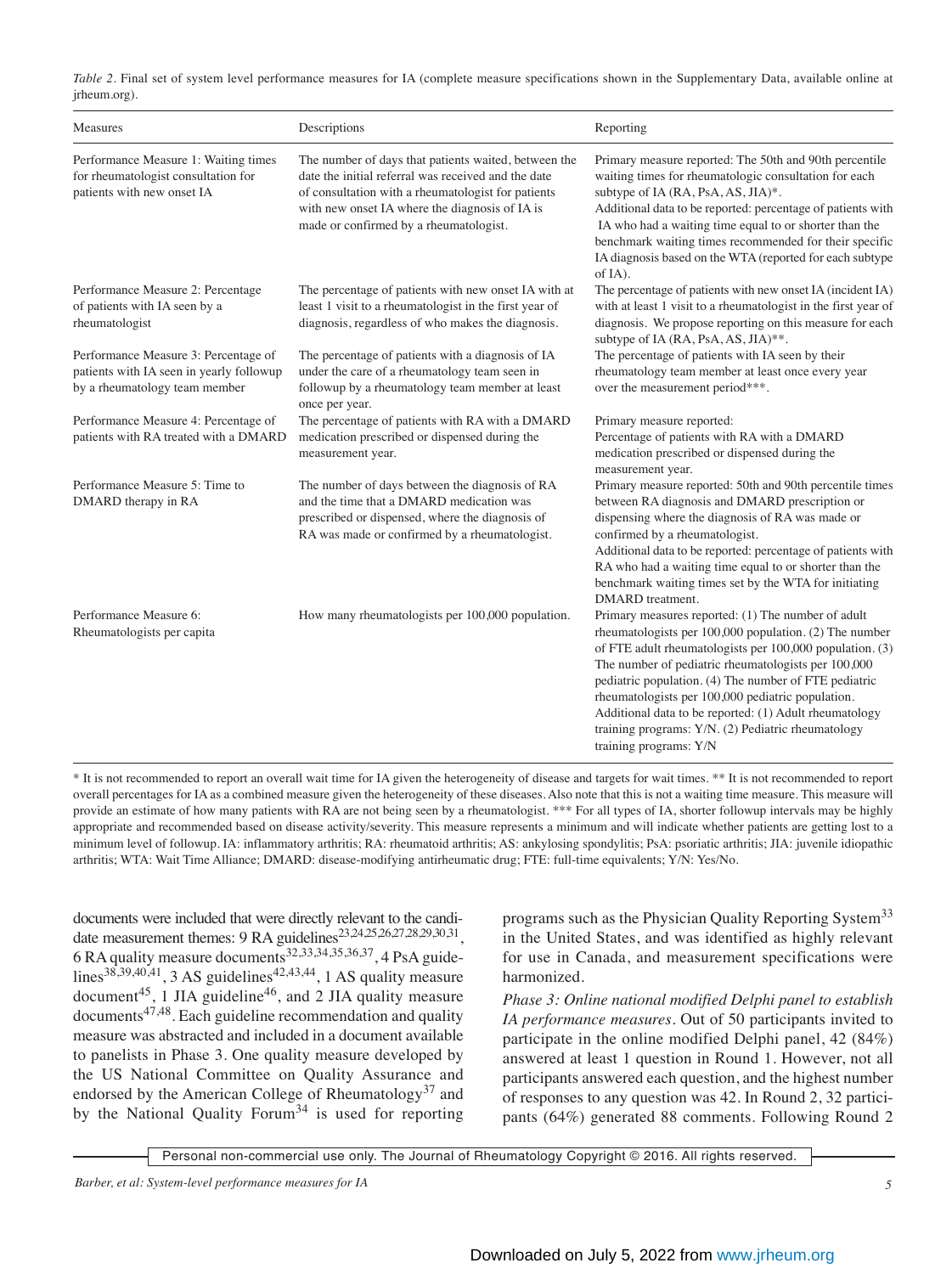*Table 3.* Characteristics of ExpertLens panel participants (n = 43). Values are n (%) unless otherwise stated.

| Patient characteristics                                                     |                |
|-----------------------------------------------------------------------------|----------------|
| Participant background                                                      |                |
| Physicians                                                                  | 22(51)         |
| Allied health professionals                                                 | 10(23)         |
| Person with arthritis                                                       | 3(7)           |
| Researchers                                                                 | 5(12)          |
| Other                                                                       | 2(5)           |
| No response                                                                 | 1(2)           |
| Province or territory                                                       |                |
| Alberta                                                                     | 6(14)          |
| British Columbia                                                            | 6(14)          |
| Manitoba                                                                    | 2(5)           |
| New Brunswick                                                               | 1(2)           |
| Newfoundland and Labrador                                                   | 2(5)           |
| Northwest Territories                                                       | 0(0)           |
| Nova Scotia                                                                 | 3(7)           |
| Nunavut                                                                     | 0(0)           |
| Ontario                                                                     | 14 (33)        |
| Prince Edward Island                                                        | 0(0)           |
| Quebec                                                                      | 6 (14)         |
| Saskatchewan                                                                | 2(5)           |
| Yukon                                                                       | 0(0)           |
| No response                                                                 | 1(2)           |
| Urban vs rural location                                                     |                |
| Urban location                                                              | 41 (95)        |
| <b>Rural</b> location                                                       | 1(2)           |
| No response                                                                 | 1(2)           |
| Health professional characteristics, includes physicians and allied health* |                |
| Yrs in practice                                                             |                |
| $\leq 5$                                                                    | 3              |
| $5 - 10$                                                                    | $\overline{4}$ |
| $11 - 20$                                                                   | 12             |
| > 21                                                                        | 15             |
| Practice setting                                                            |                |
| Academic: clinical/teaching                                                 | 20             |
| Academic: research                                                          | 6              |
| Community practice                                                          | 7              |
| Other                                                                       | 1              |
| Practice patient population                                                 |                |
| Adult patients with all types of IA                                         | 23             |
| Predominantly RA                                                            | 3              |
| Predominantly AS                                                            | 1              |
| Predominantly PsA                                                           | $\theta$       |
| Predominantly JIA                                                           | 5              |
| No. patients with IA routinely seen                                         | 1              |
| Other                                                                       | 1              |

\* There are 34 respondents in this section; however, only 32 participants indicated they were health professionals in earlier questions. This is because 1 participant did not answer these questions and 3 researchers did (presumably because they are clinician scientists). IA: inflammatory arthritis; RA: rheumatoid arthritis; AS: ankylosing spondylitis; PsA: psoriatic arthritis; JIA: juvenile idiopathic arthritis.

discussions, minor modifications were made to some measures. In Round 3, 36 participants provided their final ratings (72% of the total invited participants and 86% of Round 1 participants engaged in Round 3).

A total of 42 participants answered demographic questions and a single participant answered some questions on the performance measures in Round 1, but did not answer demographic questions. Fifty-one percent of respondents were physicians (Table 3). There was participant representation from all Canadian provinces except Prince Edward Island, the Yukon, the North West Territories, and Nunavut.

The results for panel voting are shown in Table 4.

All 6 measures were included in the final set and are shown in Table 2. The full specifications of the measures are provided in the Supplementary Appendix (available online at jrheum.org). The measures focus on the access to rheumatology care and provision of treatment, and cover concepts reported separately for each IA subtype except as indicated. Overall, there was agreement on the validity, relevance, and likelihood of use of the measures (median scores 7–9).

During the discussion round of the online panel, the original wording of #3 was modified from percentage of patients with IA seen yearly by a rheumatologist to rheumatology team member to reflect the care provided to patients in some models of care, including nurse-led clinics. The same change was not made to #2 (percentage of patients with IA seen by a rheumatologist) because that measure is intended to reflect incident cases of RA that have not been seen by a rheumatologist for confirmation of diagnosis and treatment.

There was a degree of uncertainty about the feasibility of reporting some of the measures. For example, for #1 (waiting times for rheumatologist consultation for patients with IA) the median ratings for information availability were 5–6, depending on the subtype of IA. Similarly, there was uncertainty (median scores of 6) about whether reliable and unbiased information was available to report on the following measures: waiting times for rheumatologic consultation for patients with AS and PsA (#1), the percentage of patients with IA seen by a rheumatologist (#2), time to DMARD therapy in RA (#5), and rheumatologists per capita (#6).

There was also uncertainty over the system's ability to control the performance of 3 of the measures (median scores of 6): the waiting time measure for RA, AS, and PsA (#1); time to DMARD therapy in RA (#5); and rheumatologists per capita (#6).

Two measures (#1 and #5) incorporated benchmarks set by the Wait Time Alliance (WTA; a committee that developed the Canadian rheumatology wait time benchmarks)<sup>49</sup>. In Round 3, we asked panelists' opinions of the WTA benchmarks, and they strongly agreed to their inclusion (median 7–8 on a 9-point scale, where 9 is strongly agree).

*Phase 4: AAC comment.* During the AAC workshop, 34 participants indicated that they were likely or very likely to use the measures for quality improvement in their arthritis care systems (Supplementary Material, available online at jrheum.org).

During roundtable discussions focusing on the feasibility of using the measures and participants' willingness to

|  | Personal non-commercial use only. The Journal of Rheumatology Copyright @ 2016. All rights reserved. |  |  |  |
|--|------------------------------------------------------------------------------------------------------|--|--|--|
|--|------------------------------------------------------------------------------------------------------|--|--|--|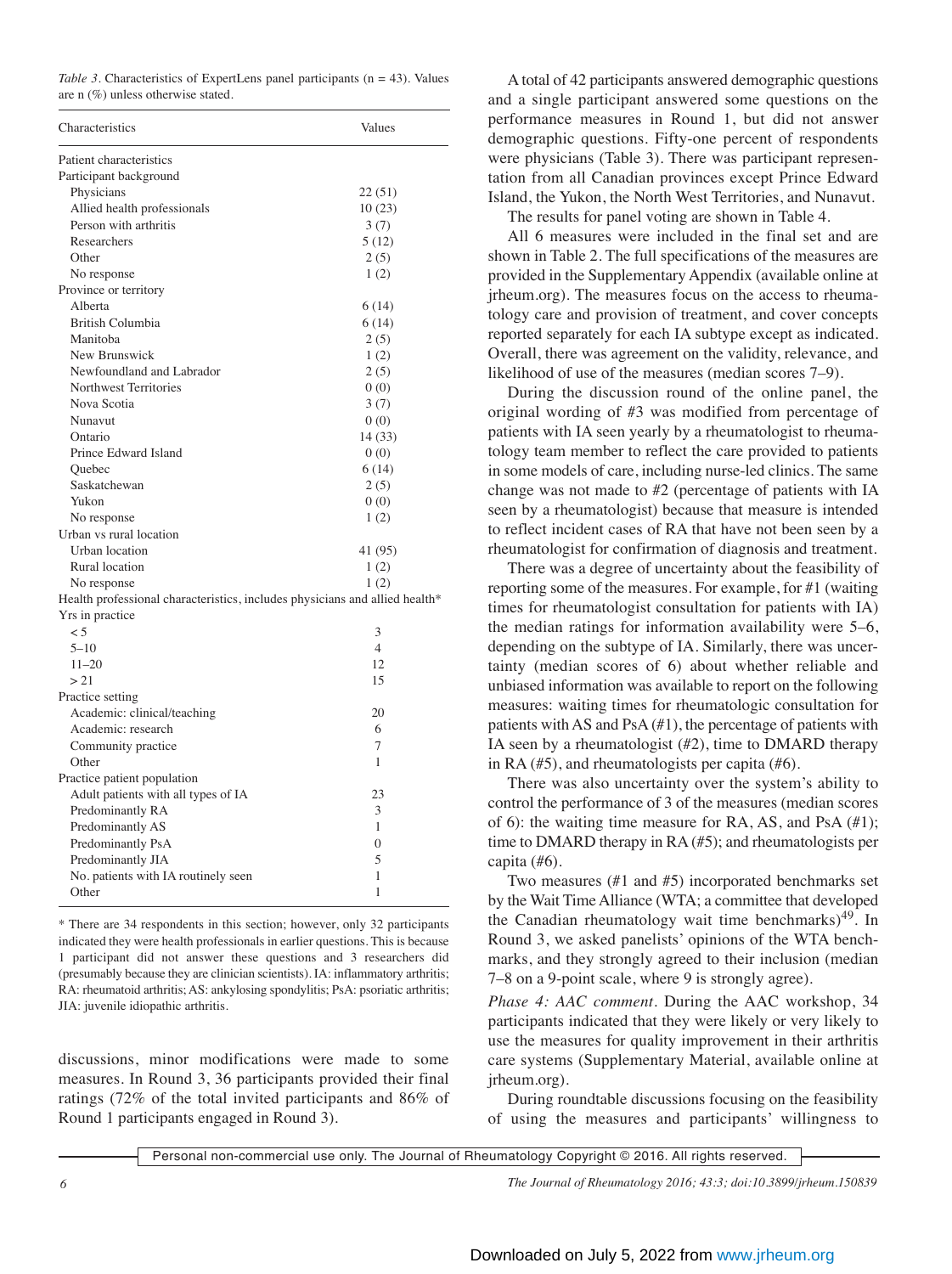| Table 4. Results of online modified Delphi panel to develop performance measures for IA (Round 3). Values are median (interquartile range). |  |  |
|---------------------------------------------------------------------------------------------------------------------------------------------|--|--|
|---------------------------------------------------------------------------------------------------------------------------------------------|--|--|

| Performance Measure 1: Waiting times for rheumatologist consultation for patients with IA                   |           |            |            |            |
|-------------------------------------------------------------------------------------------------------------|-----------|------------|------------|------------|
| Variables                                                                                                   | RA        | AS         | PsA        | <b>JIA</b> |
| Scientific validity                                                                                         | $8(8-9)$  | $7(5-7)$   | $7(6-8)$   | $7(7-8)$   |
| Face validity                                                                                               | $8(8-9)$  | $8(7-8)$   | $8(8-8)$   | $8(8-9)$   |
| Control over measure                                                                                        | $6(5-7)*$ | $6(5-6)*$  | $6(5-7)*$  | $7(6-7)$   |
| Information availability                                                                                    | $6(5-6)*$ | $5(4-6)*$  | $5(4-6)$ * | $6(5-6)*$  |
| Information reliable and unbiased                                                                           | $7(6-7)$  | $6(5-7)*$  | $6(6-7)$ * | $7(6-7)$   |
| Relevance                                                                                                   | $9(9-9)$  | $8(8-9)$   | $9(8-9)$   | $9(9-9)$   |
| Likelihood of use                                                                                           | $9(8-9)$  | $8(7-9)$   | $8(8-9)$   | $9(8-9)$   |
| Performance Measure 2: Percentage of patients with IA seen by a rheumatologist                              |           |            |            |            |
| Variables                                                                                                   | RA        | AS         | PsA        | <b>JIA</b> |
| Scientific validity                                                                                         | $8(7-9)$  | $7(7-8)$   | $8(7-8)$   | $8(8-9)$   |
| Face validity                                                                                               | $8(8-9)$  | $8(8-9)$   | $8(8-9)$   | $8(8-9)$   |
| Control over measure                                                                                        | $7(6-7)$  | $6(6-7)*$  | $7(6-7)$   | $7(6-8)$   |
| Information availability                                                                                    | $7(7-8)$  | $7(6-7)$   | $7(6-7)$   | $7(7-8)$   |
| Information reliable and unbiased                                                                           | $7(6-8)$  | $6(5-7)*$  | $6(5-7)*$  | $7(6-8)$   |
| Relevance                                                                                                   | $9(8-9)$  | $8(7-9)$   | $8(7-9)$   | $9(8-9)$   |
| Likelihood of use                                                                                           | $9(7-9)$  | $8(7-9)$   | $8(7-9)$   | $9(7-9)$   |
| Performance Measure 3: Percentage of patients with IA seen in yearly followup by a rheumatology team member |           |            |            |            |
| Variables                                                                                                   | RA        | AS         | PsA        | <b>JIA</b> |
| Scientific validity                                                                                         | $8(7-8)$  | $7(7-8)$   | $7(7-8)$   | $8(7-8)$   |
| Face validity                                                                                               | $8(8-9)$  | $8(7-9)$   | $8(7-9)$   | $9(8-9)$   |
| Control over measure                                                                                        | $7(6-7)$  | $7(6-7)$   | $7(6-8)$   | $7(6-8)$   |
| Information availability                                                                                    | $8(7-8)$  | $7(6-8)$   | $7(6-8)$   | $8(7-8)$   |
| Information reliable and unbiased                                                                           | $7(6-8)$  | $7(6-8)$   | $7(6-7)$   | $7(6-8)$   |
| Relevance                                                                                                   | $9(8-9)$  | $8(7-9)$   | $8(7-9)$   | $8(8-9)$   |
| Likelihood of use                                                                                           | $8(7-9)$  | $8(7-9)$   | $8(7-9)$   | $8(8-9)$   |
| Performance Measure 4: Percentage of patients with RA treated with a DMARD                                  |           |            |            |            |
| Variables                                                                                                   |           | Values     |            |            |
| Scientific validity                                                                                         |           | $9(8-9)$   |            |            |
| Face validity                                                                                               |           | $9(8-9)$   |            |            |
| Control over measure                                                                                        |           | $6(6-7)*$  |            |            |
| Information availability                                                                                    |           | $7(6-8)$   |            |            |
| Information reliable and unbiased                                                                           |           | $7(6-8)$   |            |            |
| Relevance                                                                                                   |           | $9(8-9)$   |            |            |
| Likelihood of use                                                                                           |           | $8(8-9)$   |            |            |
| Performance Measure 5: Time to DMARD therapy in RA                                                          |           |            |            |            |
| Variables                                                                                                   |           | Values     |            |            |
| Scientific validity                                                                                         |           | $9(8-9)$   |            |            |
| Face validity                                                                                               |           | $9(8-9)$   |            |            |
| Control over measure                                                                                        |           | $6(6-7)$ * |            |            |
| Information availability                                                                                    |           | $7(6-7)$   |            |            |
| Information reliable and unbiased                                                                           |           | $6(6-7)*$  |            |            |
| Relevance                                                                                                   |           | $9(8-9)$   |            |            |
| Likelihood of use                                                                                           |           | $8(8-9)$   |            |            |
| Performance Measure 6: Rheumatologist per capita                                                            |           |            |            |            |
| Variables                                                                                                   |           | Values     |            |            |
| Scientific validity                                                                                         |           | $9(8-9)$   |            |            |
| Face validity                                                                                               |           | $9(8-9)$   |            |            |
| Control over measure                                                                                        |           | $6(6-7)*$  |            |            |
| Information availability                                                                                    |           | $7(6-7)$   |            |            |
| Information reliable and unbiased                                                                           |           | $6(6-7)*$  |            |            |
| Relevance                                                                                                   |           | $9(8-9)$   |            |            |
| Likelihood of use                                                                                           |           | $8(8-9)$   |            |            |

\* Ratings 4–6 indicate that the panelists were uncertain as to the validity, relevance, etc. of the candidate measure. Ratings 7–9 in bold face indicate that panelists rated these measures as having high validity, relevance, etc. IA: inflammatory arthritis; RA: rheumatoid arthritis; AS: ankylosing spondylitis; PsA: psoriatic arthritis; JIA: juvenile idiopathic arthritis; DMARD: disease-modifying antirheumatic drug.

Personal non-commercial use only. The Journal of Rheumatology Copyright © 2016. All rights reserved.

*Barber, et al: System-level performance measures for IA 7*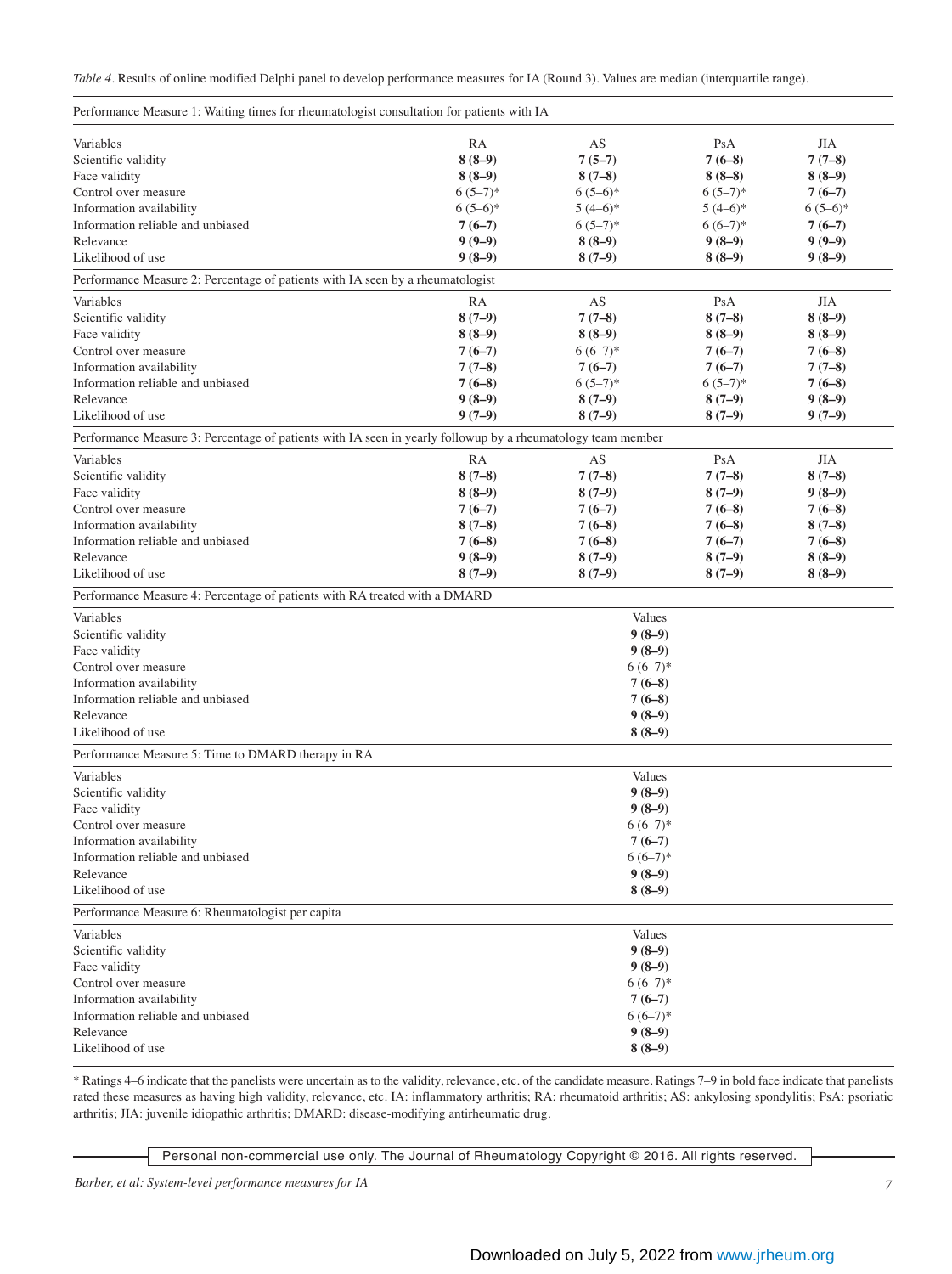pilot-test the measures, it was noted that data sources varied by province/region, which affected the feasibility of implementation. However, some common themes emerged, including the potential use of administrative data, clinical data, registries, and clinical databases for measurement. Overall, there was a high level of enthusiasm for pilot-testing the implementation of the performance measures, but many cited lack of resources or data as potential barriers.

Two comments were provided following the AAC Website posting of the measures. One comment supported the development of the measures, and another suggested some minor clarifications to the specifications, which were incorporated.

### **DISCUSSION**

To our knowledge, we have developed the first set of system-level performance measures for IA care in Canada through a rigorous methodology involving a multiphase process for varied input. The 6 system-level performance measures address access to specialist care and treatment for people with IA. Reporting on 3 of the measures is further subdivided by type of IA (AS, PsA, RA, JIA), given disease heterogeneity. These performance measures are important for quality improvement and research purposes. The measures can be used in arthritis care settings to examine existing models of care or when evaluating institution of innovations such as central intake systems or alternative models of care delivery, such as telemedicine. While the measures may highlight underserviced regions, this information should not be used for accountability purposes to penalize low resource areas, but should instead help direct resource use and innovations in care delivery to where they are most needed.

The final performance measures developed were deemed valid and relevant by our expert panel and aligned with existing models of care for IA in Canada<sup>50</sup>. While there was some uncertainty about the availability and the reliability of data sources to report on the measures, this varied somewhat according to individual measures and reflects that in many Canadian arthritis centers, high-quality data sources are not currently readily available to measure access to care or adherence to guideline-based treatment. However*, a priori* we decided not to exclude measures with uncertain feasibility ratings because it was recognized that those domains would need to be tested. We also did not discard measures for which participants indicated uncertainty in the domain of "control over the measure" (How well can the factors that determine performance on this measure be controlled at the health system level?). While in previous measure development studies this concept has been incorporated into assessments of validity, this also relates to feasibility of measure implementation and will be evaluated during testing. To our knowledge, ours is the first study separating validity and feasibility questions to test 1 concept per question. This yielded valuable information, reflecting the nuances of the participants' perceptions in these domains.

Strengths of our methodology include the use of an online modified Delphi panel platform to explore opinions about the performance measures because it allowed us to gain input from a wide variety of geographically dispersed stakeholders. Typical panels for performance measure development often use a smaller in-person meeting for Round 2 and traditionally have included only clinicians and researchers<sup>22</sup>. Additionally, our panel response rates were high (86% in Round 1 and 72% in Round 3) and compared favorably with other online modified Delphi panels run on this platform<sup>21</sup>. Another strength of our study was wide input at all development stages to identify measurement priorities and to comment on the measurement specifications. The participants represented arthritis care settings and models of care from across Canada, including academic and community practices. Recruiting participants from rural regions was challenging. Consequently, only 1 participant was from a rural area. This likely reflects the geographic distribution of arthritis health professionals, who cluster in urban centers. Inclusion of 7 healthcare professionals from community practice favorably affects the generalizability of our findings. We also had arthritis patient input through engagement at AAC meetings (Phases 1 and 4) as well as participation in the ExpertLens panel (Phase 3).

A limitation of our work is that we were not able to develop all measurement themes presented during the initial discussions. During the measure development phase of the project, access to care and guideline-based treatment were prioritized because understanding access is critical before evaluating outcomes. Additionally, because of the heterogeneity of diseases encompassed by the term *IA*, it was not feasible to develop performance measures for reporting on guideline-based treatment for IA subtypes beyond RA. Appropriate guideline-based treatment for AS, PsA, and JIA is closely tied to monitoring disease activity, and measure ment of outcomes was beyond the project scope. Also, although a systematic search was used to define our evidence base for measure development, it was not a formal systematic review and it is possible some relevant recommendations or measures were missed.

An additional limitation is the possibility of some overlap of respondents between Phase 3 and Phase 4; however, the degree of overlap is unknown because the participants in Phase 3 were anonymous. We were also not able to characterize the respondents during the online poll in Phase 1 because no demographic data were collected, which may be a limitation in describing whether these individuals had the requisite knowledge for this measure development stage. Finally, it is possible that a responder bias could have influenced the results of our measure development or our AAC comment period because it is likely that the most invested and enthusiastic members participated in this work.

We anticipate that some of the measures will be identified in administrative health data, while others may be best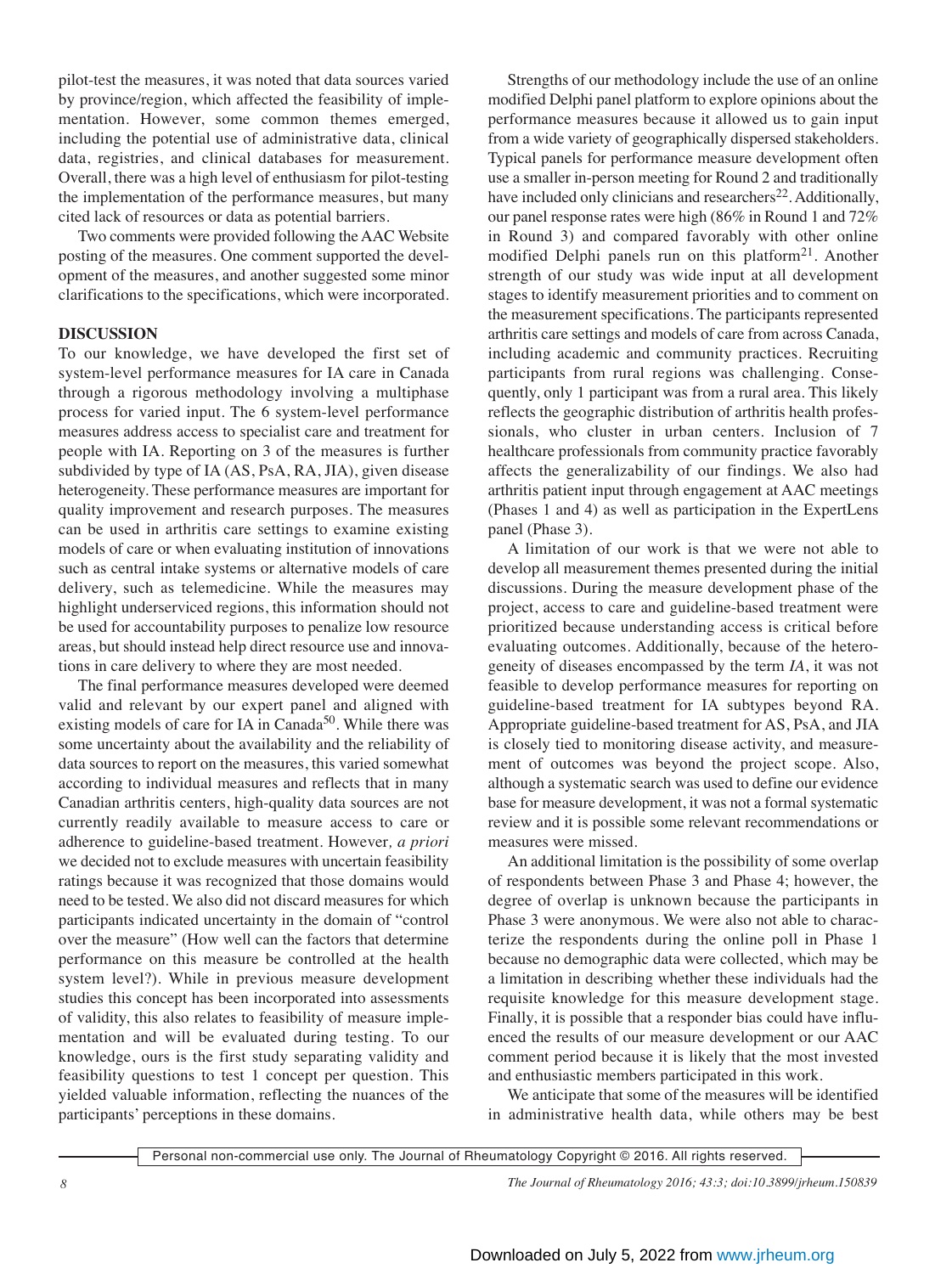reported using clinic databases or clinical registries. We caution, however, that measures identified using different data sources may vary in important ways because of the differences in the population being studied or the type of data available and therefore may not always be comparable. For example, for Performance Measure 4 (percentage of patients with RA treated with a DMARD), clinic data identified DMARD prescribed whereas claims data identified DMARD dispensed.

Further work on harmonizing data collection across arthritis care settings for reporting on these measures is ongoing at a national level through related projects at the AAC. Additionally, an expansion of the measurement framework is planned, including measures encompassing best practices for management of IA, provision of patient information on self-management, and access to arthritis resources.

We have developed a set of system-level performance measures for IA care. The measures were developed in a Canadian setting, but both our process and findings are relevant to other arthritis care settings. The measures focus on access to specialist care and provision of guideline-based treatment, and are reported for each subtype of IA. The measures were rigorously developed and will be tested in arthritis care settings for feasibility of implementation. The measures are a critical starting point for evaluating access to arthritis care and for use in quality improvement.

### **ACKNOWLEDGMENT**

Jaime Coish is the executive director of the Arthritis Alliance of Canada (AAC) and facilitated administrative support, meeting organization, and participant engagement in this project. Lina Gazizova is a project manager for the AAC and provided administrative and meeting support for this project and helped facilitate participant communication and engagement in this project. Jonathan Riley contributed to the writing of the Canadian Institutes for Health Research planning grant, which helped fund this project. Jenny Wang contributed to the organization and the literature review for the first meeting of interested parties in Phase 1 of this project described in Supplementary Figure 2 (available online at jrheum.org). Samra Mian contributed to the preparation of slide decks for meetings in Phase 1 of this project and conducted literature searches to supplement background information for the project.

## **ONLINE SUPPLEMENT**

Supplementary data for this article are available online at jrheum.org.

### **APPENDIX 1.**

List of study collaborators. Members of the Arthritis Alliance of Canada Performance Measurement Development Panel: Vandana Ahluwalia, MD, FRCPC, Corporate Chief of Rheumatology, William Osler Health System; Henry Averns, MB, ChB, FRCP (UK), FRCPC, Rheumatologist; Cheryl Barnabe, MD, FRCPC, MSc, Assistant Professor, Division of Rheumatology, Department of Medicine, Department of Community Health Sciences, University of Calgary, ARC Research Scientist; Claire Bombardier, MD, MSc, FRCPC, Professor of Medicine, Rheumatology Division Director, University of Toronto, Senior Scientist, Institute for Work and Health; Susan J. Bartlett, PhD, Association Professor, Divisions of Clinical Epidemiology, Rheumatology and Respirology, McGill University/MUHC; Sasha Bernatsky, MD, FRCPC, PhD, Associate Professor, Divisions of Rheumatology and Clinical Epidemiology, McGill University; Jennifer Burt, PT, Rheumatology Services, St. Clare's Mercy Hospital, Eastern Health; Debbie Feldman, PT, PhD, Professor of Medicine, School of Rehabilitation, Université de Montréal; Dafna D. Gladman, MD, FRCPC, Professor of Medicine, University of Toronto, Division of Rheumatology, Senior Scientist, Toronto Western Research Institute; Beverly Greene, RN, MN, Director Chronic Disease Prevention Unit, New Brunswick Department of Health; Boulos Haraoui, MD, FRCPC, Associate Professor, Division of Rheumatology, Department of Medicine, University of Montreal; Nigil Haroon, MD, PhD, DM, Assistant Professor, Division of Rheumatology, Department of Medicine University of Toronto; Catherine Hofstetter, Patient, Canadian Arthritis Patient Alliance; Adam M. Huber, MSc, MD, IWK Health Centre and Dalhousie University; Stephanie Keeling, MD, FRCPC, MSc, Associate Professor, Division of Rheumatology, Department of Medicine, University of Alberta; Bianca Lang, MD, FRCPC, Professor, Division of Rheumatology, Department of Pediatrics, Dalhousie University, Head Division of Rheumatology, IWK Health Centre; Sharon A. Le Clercq, MD, FRCPC, Associate Clinical Professor, Division of Rheumatology, Department of Medicine, University of Calgary; Theresa Lupton, RN, CCRP, Nurse Clinician Rheumatology, Alberta Health Services; Anne Lyddiatt, Patient; Rashmi Mandhane, BScPT, Alberta Health Services; Kimberly Morishita, MD, MHSc, FRCPC, Clinical Assistant Professor, Division of Rheumatology, Department of Pediatrics, University of British Columbia, Pediatrician, BC Children's Hospital; Angelo Papachristos, BSc, BScPT, MBA, ACPAC, Advance Practice Physiotherapist, St. Michael's Hospital, Clinical Lecturer University of Toronto; Patricia Patrick, BsN, RN, Nurse, Clinician Rheumatology; Dawn Richards, PhD, person who lives with rheumatoid arthritis, Vice President, Canadian Arthritis Patient Alliance; David Robinson, MD, MSc, FRCPC, Associate Professor of Medicine, University of Manitoba; Natalie J. Shiff, MD, FRCPC, MHSc, Assistant Professor, Division of Rheumatology, Department of Pediatrics, University of Saskatchewan; Trudy Taylor, MD, FRCPC, Assistant Professor, Department of Medicine, Division of Rheumatology, Division of Medical Education, Dalhousie University; Regina Taylor-Gjevre, MD, FRCPC, MSc, Professor, Division of Rheumatology, Department of Medicine, University of Saskatchewan; Glen T.D. Thomson, MD, FRCPC Rheumatologist; Carter Thorne, MD, Director, The Arthritis Program Southlake Regional Health Centre, Assistant Professor Department of Med, Division of Rheumatology, University of Toronto; Karine Toupin-April, PhD, Associate Scientist, Children's Hospital of Eastern Ontario Research Institute, Assistant Professor, Department of Pediatrics, Faculty of Medicine, University of Ottawa; Peter Tugwell, MD, FRCPC, Cochrane Collaboration Musculoskeletal Review Group, Department of Medicine, University of Ottawa; Marie D. Westby, PT, PhD, Physical Therapy Teaching Supervisor, Mary Pack Arthritis Program, Vancouver Coastal Health; Jessica Widdifield, PhD, McGill University; Linda Woodhouse, PT, PhD, Associate Professor and David Magee Endowed Chair in Physical Therapy, University of Alberta, Scientific Director, Alberta Health Services Bone and Joint Health Strategic Clinical Network; Michel Zummer, MD, FRCPC, Chief, Rheumatology, Hôpital Maisonneuve-Rosemont, Associate Professor, Université de Montréal.

#### **REFERENCES**

- 1. Ahluwalia V, Frank C, Mosher DP, Zummer M. A pan-Canadian approach to inflammatory arthritis models of care. [Internet. Accessed November 17, 2015.] Available from: www.arthritisalliance.ca
- 2. Bosello S, Fedele AL, Peluso G, Gremese E, Tolusso B, Ferraccioli G. Very early rheumatoid arthritis is the major predictor of major outcomes: clinical ACR remission and radiographic non-progression. Ann Rheum Dis 2011;70:1292-5.
- 3. Nell VP, Machold KP, Eberl G, Stamm TA, Uffmann M, Smolen JS. Benefit of very early referral and very early therapy with disease-modifying anti-rheumatic drugs in patients with early rheumatoid arthritis. Rheumatology 2004;43:906-14.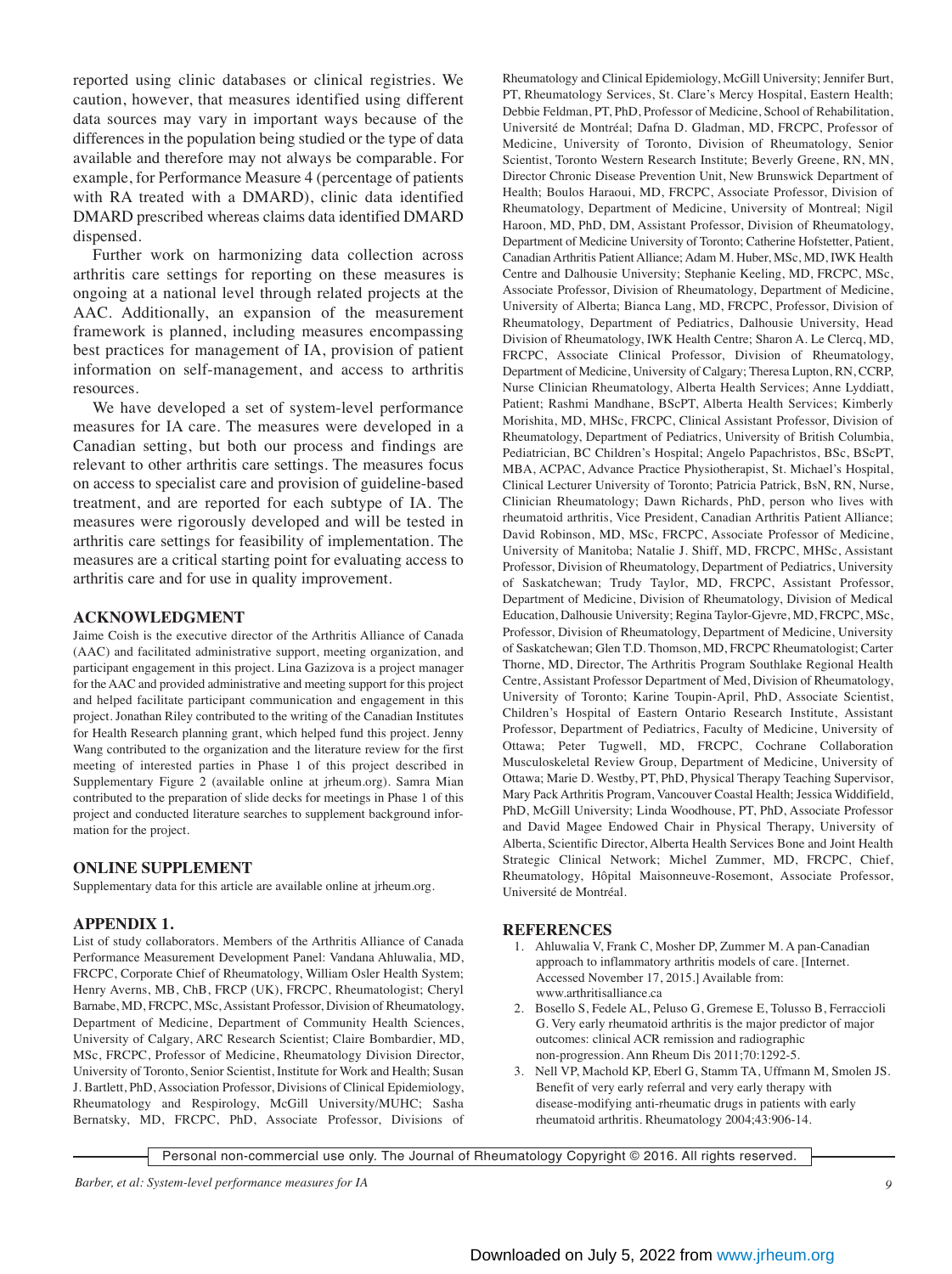- 4. Kirkham B, Li W, Boggs R, Nab R, Tarallo M. Early treatment of psoriatic arthritis is associated with improved outcomes: findings from the Etanercept (Enbrel) PRESTA Trial. Arthritis Rheum 2011;63 Suppl 10:1288.
- 5. Haroon M, Gallagher P, FitzGerald O. Diagnostic delay of more than 6 months contributes to poor radiographic and functional outcome in psoriatic arthritis. Ann Rheum Dis 2015;74:1045-50.
- 6. Wallace CA, Giannini EH, Spalding SJ, Hashkes PJ, O'Neil KM, Zeft AS, et al; Childhood Arthritis and Rheumatology Research Alliance. Trial of early aggressive therapy in polyarticular juvenile idiopathic arthritis. Arthritis Rheum 2012;64:2012-21.
- 7. Widdifield J, Paterson JM, Bernatsky S, Tu K, Thorne JC, Ahluwalia V, et al. The rising burden of rheumatoid arthritis surpasses rheumatology supply in Ontario. Can J Public Health 2013;104:e450-5.
- 8. Kur J, Koehler B. Rheumatologist demographics in British Columbia: a looming crisis. BCMJ 2011;53:128-31.
- 9. Chan J, Kur J. Update on rheumatologist demographics in British Columbia. CRAJ 2014;24:15.
- 10. Widdifield J, Bernatsky S, Paterson JM, Thorne JC, Cividino A, Pope J, et al. Quality care in seniors with new-onset rheumatoid arthritis: a Canadian perspective. Arthritis Care Res 2011;63:53-7.
- 11. Speerin R, Slater H, Li L, Moore K, Chan M, Dreinhöfer K, et al. Moving from evidence to practice: models of care for the prevention and management of musculoskeletal conditions. Best Pract Res Clin Rheumatol 2014;28:479-515.
- 12. Arthritis Alliance of Canada. Arthritis Alliance of Canada. [Internet. Accessed November 17, 2015.] Available from: arthritisalliance.ca/en
- 13. Health Quality Council of Alberta. The Alberta quality matrix for health. [Internet. Accessed November 17, 2015.] Available from: hqca.ca/about/how-we-work/the-alberta-quality-matrix-for-health-1/
- 14. PRISMA. Transparent reporting of systematic reviews and metaanalyses. [Internet. Accessed November 17, 2015.] Available from: www.prisma-statement.org
- 15. Dalal S, Khodyakov D, Srinivasan R, Straus SG, Adams JL. ExpertLens: a system for eliciting opinions from a large pool of non-collocated experts with diverse knowledge. Technol Forecast Soc 2011;78:1426-44.
- 16. Khodyakov D, Hempel S, Rubenstein L, Shekelle P, Foy R, Salem-Schatz S, et al. Conducting online expert panels: a feasibility and experimental replicability study. BMC Med Res Methodol 2011;11:174.
- 17. Rubenstein L, Khodyakov D, Hempel S, Danz M, Salem-Schatz S, Foy R, et al. How can we recognize continuous quality improvement? Int J Qual Health Care 2014;26:6-15.
- 18. Claassen CA, Pearson JL, Khodyakov D, Satow PM, Gebbia R, Berman AL, et al. Reducing the burden of suicide in the U.S.: the aspirational research goals of the National Action Alliance for Suicide Prevention Research Prioritization Task Force. Am J Prev Med 2014;47:309-14.
- 19. Yazdany J, Panopalis P, Gillis JZ, Schmajuk G, MacLean CH, Wofsy D, et al; Systemic Lupus Erythematosus Quality Indicators Project Expert Panels. A quality indicator set for systemic lupus erythematosus. Arthritis Rheum 2009;61:370-7.
- 20. Mangione-Smith R, DeCristofaro AH, Setodji CM, Keesey J, Klein DJ, Adams JL, et al. The quality of ambulatory care delivered to children in the United States. N Engl J Med 2007;357:1515-23.
- 21. Barber CE, Marshall DA, Alvarez N, Mancini GB, Lacaille D, Keeling S, et al. Development of cardiovascular quality indicators for rheumatoid arthritis: results from an international expert panel using a novel online process. J Rheumatol 2015;42:1548-55.
- 22. Fitch K, Bernstein SJ, Aguilar MD, Burnand B, LaCalle JR, Lazaro P, et al. The RAND/UCLA appropriateness method user's manual. [Internet. Accessed November 17, 2015.] Available from:

www.rand.org/pubs/monograph\_reports/MR1269.html

- 23. Albrecht K, Kruger K, Wollenhaupt J, Alten R, Backhaus M, Baerwald C, et al; German Society of Rheumatology. German guidelines for the sequential medical treatment of rheumatoid arthritis with traditional and biologic disease-modifying antirheumatic drugs. Rheumatol Int 2014;34:1-9.
- 24. Bykerk VP, Akhavan P, Hazlewood GS, Schieir O, Dooley A, Haraoui B, et al; Canadian Rheumatology Association. Canadian Rheumatology Association recommendations for pharmacological management of rheumatoid arthritis with traditional and biologic disease-modifying antirheumatic drugs. J Rheumatol 2012; 39:1559-82.
- 25. Luqmani R, Hennell S, Estrach C, Basher D, Birrell F, Bosworth A, et al; British Society for Rheumatology; British Health Professionals in Rheumatology Standards, Guidelines and Audit Working Group. British Society for Rheumatology and British Health Professionals in Rheumatology guideline for the management of rheumatoid arthritis (after the first 2 years). Rheumatology 2009;48:436-9.
- 26. National Institute for Health and Clinical Excellence. Rheumatoid arthritis in adults: management. [Internet. Accessed November 17, 2015.] Available from: www.nice.org.uk/guidance/cg79
- 27. Scottish Intercollegiate Guidelines Network (SIGN). Management of early rheumatoid arthritis: a national clinical guideline. [Internet. Accessed November 17, 2015.] Available from: www.sign.ac.uk/guidelines/fulltext/123/index.html
- 28. Singh JA, Furst DE, Bharat A, Curtis JR, Kavanaugh AF, Kremer JM, et al. 2012 update of the 2008 American College of Rheumatology recommendations for the use of disease-modifying antirheumatic drugs and biologic agents in the treatment of rheumatoid arthritis. Arthritis Care Res 2012;64:625-39.
- 29. Smolen JS, Landewé R, Breedveld FC, Buch M, Burmester G, Dougados M, et al. EULAR recommendations for the management of rheumatoid arthritis with synthetic and biological disease-modifying antirheumatic drugs: 2013 update. Ann Rheum Dis 2014;73:492-509.
- 30. Spanish Society of Rheumatology (SER). Update of the clinical practice guideline for the management of rheumatoid arthritis in Spain. [Internet. Accessed November 18, 2015.] Available from: www.ser.es/guipcar
- 31. The Royal Australian College of General Practitioners (RACGP). Clinical guideline for the diagnosis and management of early rheumatoid arthritis. [Internet. Accessed November 17, 2015.] Available from: www.racgp.org.au/download/documents/ Guidelines/Musculoskeletal/racgp\_ra\_guideline.pdf
- 32. British Medical Association (BMA) and NHS Employers. Rheumatoid arthritis: the percentage of patients with rheumatoid arthritis, on the register, who have had a face-to-face review in the preceding 12 months. [Internet. Accessed November 17, 2015.] Available from: www.qualitymeasures.ahrq.gov/ content.aspx?id=45469
- 33. Centers for Medicare and Medicaid Services. 2014 Physician Quality Reporting System (PQRS) measures specifications manual for claims and registry reporting of individual measures. [Internet. Accessed November 17, 2015.] Available from: www.google.ca/url?sa=t&rct=j&q=&esrc=s&source=web&cd=3&v ed=0CC0QFjAC&url=http%3A%2F%2Fwww.entnet.org%2Fsites %2Fdefault%2Ffiles%2FPQRS-Measures-Spec-Manual\_ Individuall\_Measures\_0.pdf&ei=TFEUVeGLAtCsyASr54CQAg&u sg=AFQjCNFzpjDnw4XZ00Zex5nVFqwsIAhmXg&bvm=bv.8938 1419,d.aWw
- 34. National Committee for Quality Assurance. Disease modifying anti-rheumatic drug therapy for rheumatoid arthritis. [Internet. Accessed November 17, 2015.] Available from: www.qualityforum.org